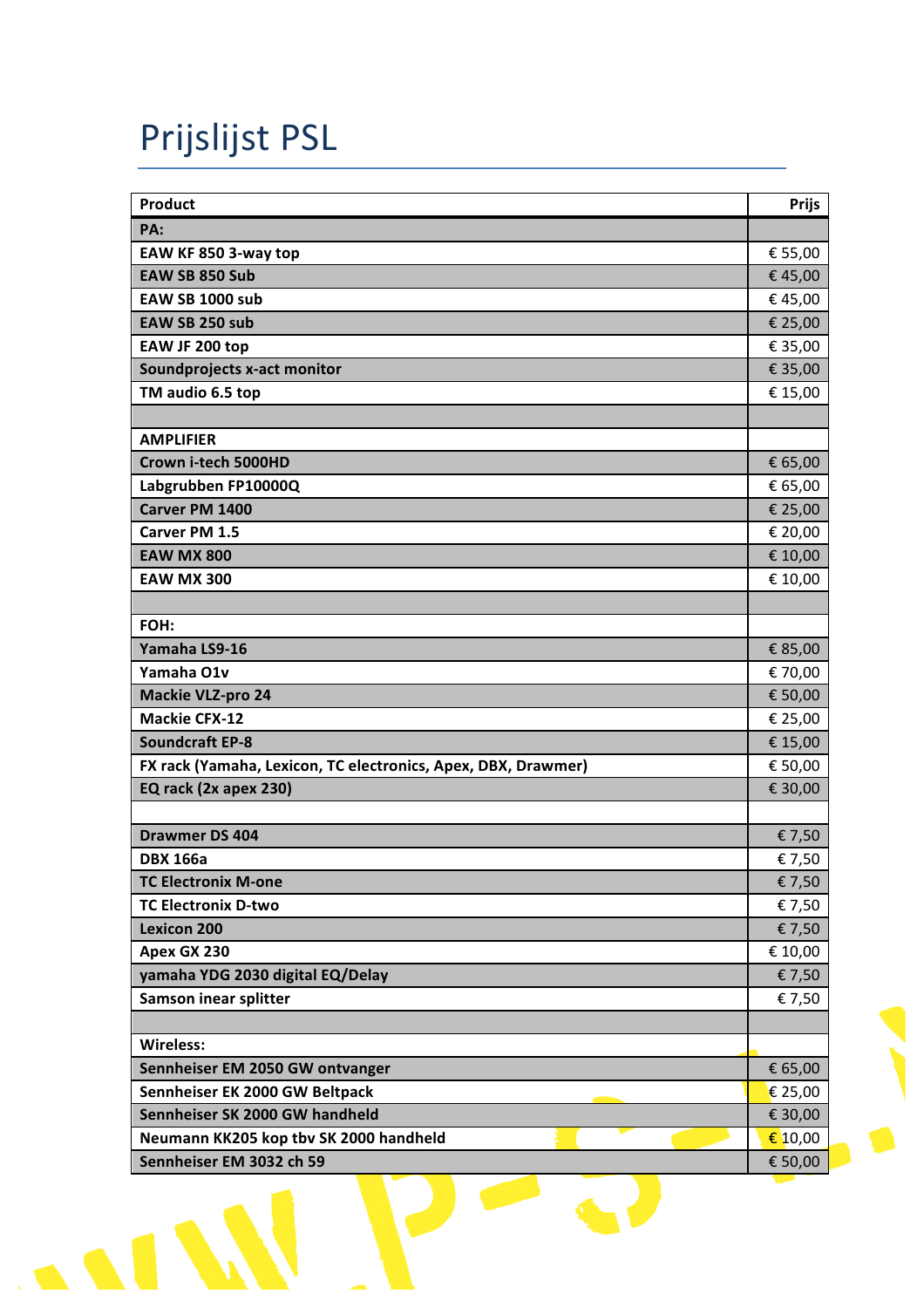|                                                                   | € 20,00           |
|-------------------------------------------------------------------|-------------------|
| Sennheiser SKM 5000 handheld                                      | € 20,00           |
| Sennheiser EW 300 Beltpack incl ontvanger                         | € 25,00           |
| Sennheiser EW 300 Handheld incl ontvanger                         | € 25,00           |
| <b>DPA 4061</b>                                                   | € 12,50           |
| <b>DPA 4066</b>                                                   | € 15,00           |
| <b>Countryman E6</b>                                              | € 15,00           |
|                                                                   |                   |
| Sennheiser IEM 300 set                                            | € 35,00           |
|                                                                   |                   |
| Mic's:                                                            |                   |
| <b>Shure Beta 52</b>                                              | € 7,50            |
| Shure SM 57                                                       | € 4,00            |
| <b>Shure Beta 57</b>                                              | € 4,00            |
| Shure SM 58                                                       | € 4,00            |
| <b>Shure Beta 58</b>                                              | € 4,00            |
| Shure Beta 87a                                                    | € 7,50            |
| <b>Shure Beta 91</b>                                              | € 7,50            |
| Sennheiser E 604                                                  | € 5,00            |
| <b>MBC 660</b>                                                    | € 5,00            |
| <b>BSS AR 133 DI</b>                                              | € 7,50            |
| <b>Wirlewind Hotbox DI</b>                                        | € 7,50            |
|                                                                   |                   |
| DJ gear:                                                          |                   |
| <b>Pioneer CDJ-2000 Nexus</b>                                     | € 65,00           |
| Pioneer CDJ-1000 MK3                                              | € 30,00           |
| <b>Pioneer DJM-900 Nexus</b>                                      | € 65,00           |
| <b>Pioneer CDJ-200</b>                                            | € 25,00           |
| <b>Technics SL 1200/1210</b>                                      | € 25,00           |
| <b>Sony MD speler</b>                                             | € 25,00           |
|                                                                   |                   |
| <b>Overige:</b>                                                   |                   |
| <b>K&amp;M</b> mic stand high/Low<br><b>K&amp;M</b> speakerstands | € 7,50<br>€ 10,00 |
| <b>ASL intercom incl 3 headsets</b>                               | € 50,00           |
| Motorola porto set 8 st.                                          | € 50,00           |
|                                                                   |                   |
| LICHT:                                                            |                   |
| Armaturen:                                                        |                   |
| Martin Mac 250 wash/beam                                          | € 55,00           |
| <b>Martin MX-1</b>                                                | € 25,00           |
|                                                                   | € 25,00           |
|                                                                   |                   |
|                                                                   |                   |
| <b>Martin Atomic 3000</b><br>sunstrip 10x50w                      | € 12,50           |
| ledpar<br>pinspot                                                 | € 4,00<br>€ 2,50  |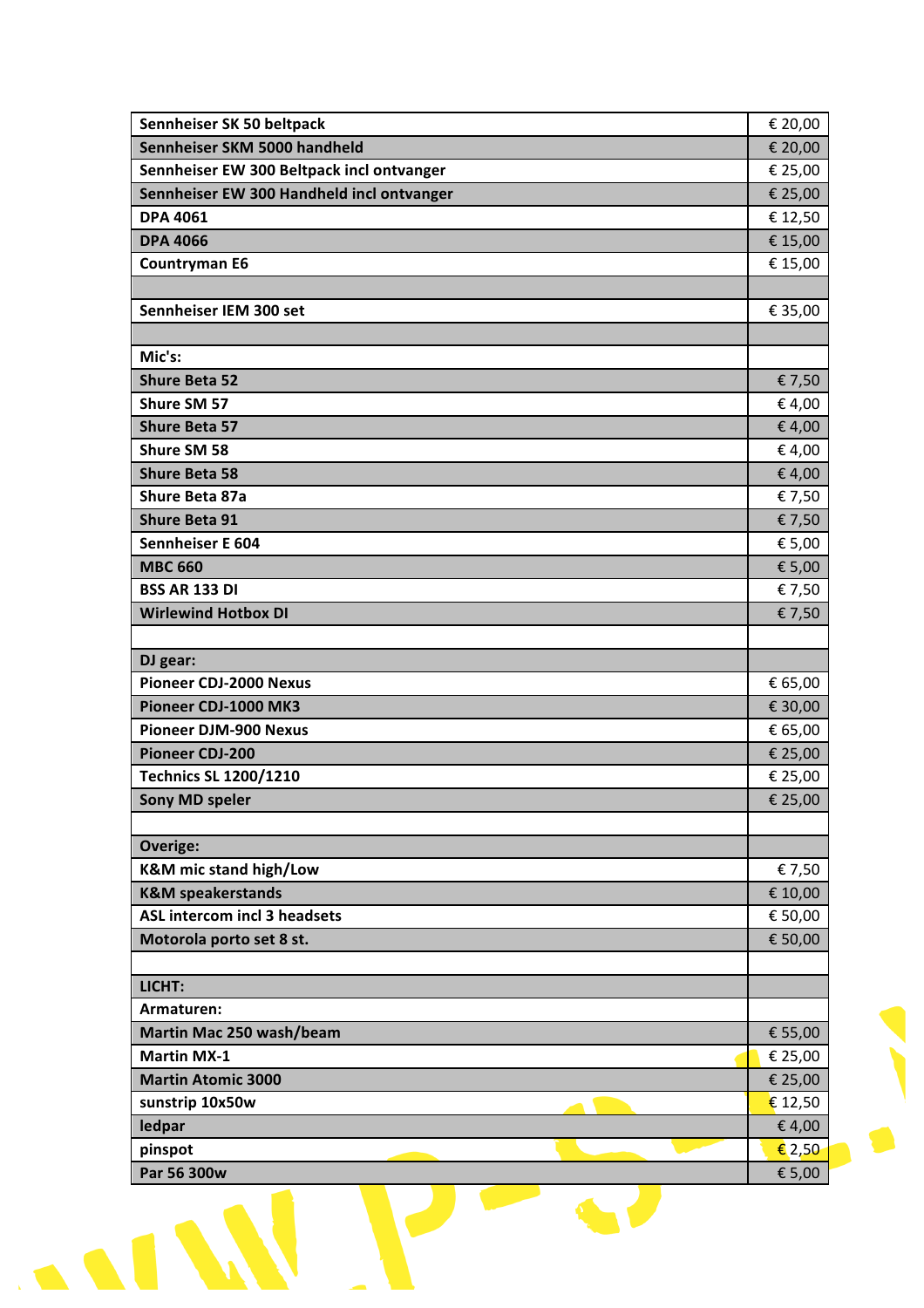| Par 64 1000w                                                              | € 5,00   |
|---------------------------------------------------------------------------|----------|
| 4-bar Par 64 1000w H16 8x shuko                                           | € 20,00  |
| selecon Fress 1000w                                                       | € 12,50  |
| selecon Fress 500w                                                        | € 10,00  |
| <b>ETC Source four Junior zoom</b>                                        | € 15,00  |
| 2-lite blinder 1200w                                                      | € 10,00  |
| <b>ACL set</b>                                                            | € 25,00  |
| Div Disco effecten/spiegelbollen                                          |          |
| <b>HQI 400w</b>                                                           | € 25,00  |
| Horizon bak 1000w                                                         | € 15,00  |
| Floodlight 500w                                                           | € 5,00   |
|                                                                           |          |
| <b>Dimmers:</b>                                                           |          |
| MA Lighting Dimmerrack 24-chan incl. patchveld 63a in, 8x harting 16 uit. | € 90,00  |
| Strand dimmer 6-chan 32a in shuko uit                                     | € 20,00  |
| Electron dimmer 6-chan 32a in harting 16 uit.                             | € 20,00  |
| showtec 1/4 chan                                                          | € 10,00  |
|                                                                           |          |
| FX:                                                                       |          |
| <b>Martin Jem ZR-44 HI mass</b>                                           | €45,00   |
| <b>Martin Jem Compact hazer pro</b>                                       | €40,00   |
| <b>Martin Jem ZR-22</b>                                                   | € 30,00  |
| <b>Magic FX Powershot</b>                                                 | € 7,50   |
|                                                                           |          |
| Sturing:                                                                  |          |
| MA Lighting Grand ma Full size                                            | € 250,00 |
| MA Lighting Grand ma On pc                                                | € 50,00  |
| <b>Showtec Showmaster 24</b>                                              | € 17,50  |
| DMX Splitter 1->4 5+3                                                     | € 7,50   |
|                                                                           |          |
| <b>Rigging:</b>                                                           |          |
| X30D 200cm truss                                                          | € 6,00   |
| X30D 100cm truss                                                          | € 3,00   |
| X30D 50cm truss                                                           | € 3,00   |
| X30D 29cm truss                                                           | € 3,00   |
| X30D 250cm truss                                                          | € 7,50   |
| <b>X30D C-013 Hoek</b>                                                    | € 7,50   |
| <b>X30D C-012 Hoek</b>                                                    | € 7,50   |
| X30D T-stuk horizontaal                                                   | € 7,50   |
| <b>Handtakel 0,5 TON</b>                                                  | € 12,50  |
| <b>Handtakel 1 TON</b>                                                    | € 15,00  |
| Harpen, balkklemmen, steels etc.                                          |          |
| <b>VMB TE-034</b>                                                         | € 20,00  |
|                                                                           |          |
| <b>Manfrotto lightstand</b>                                               | € 10,00  |

 $\frac{1}{2}$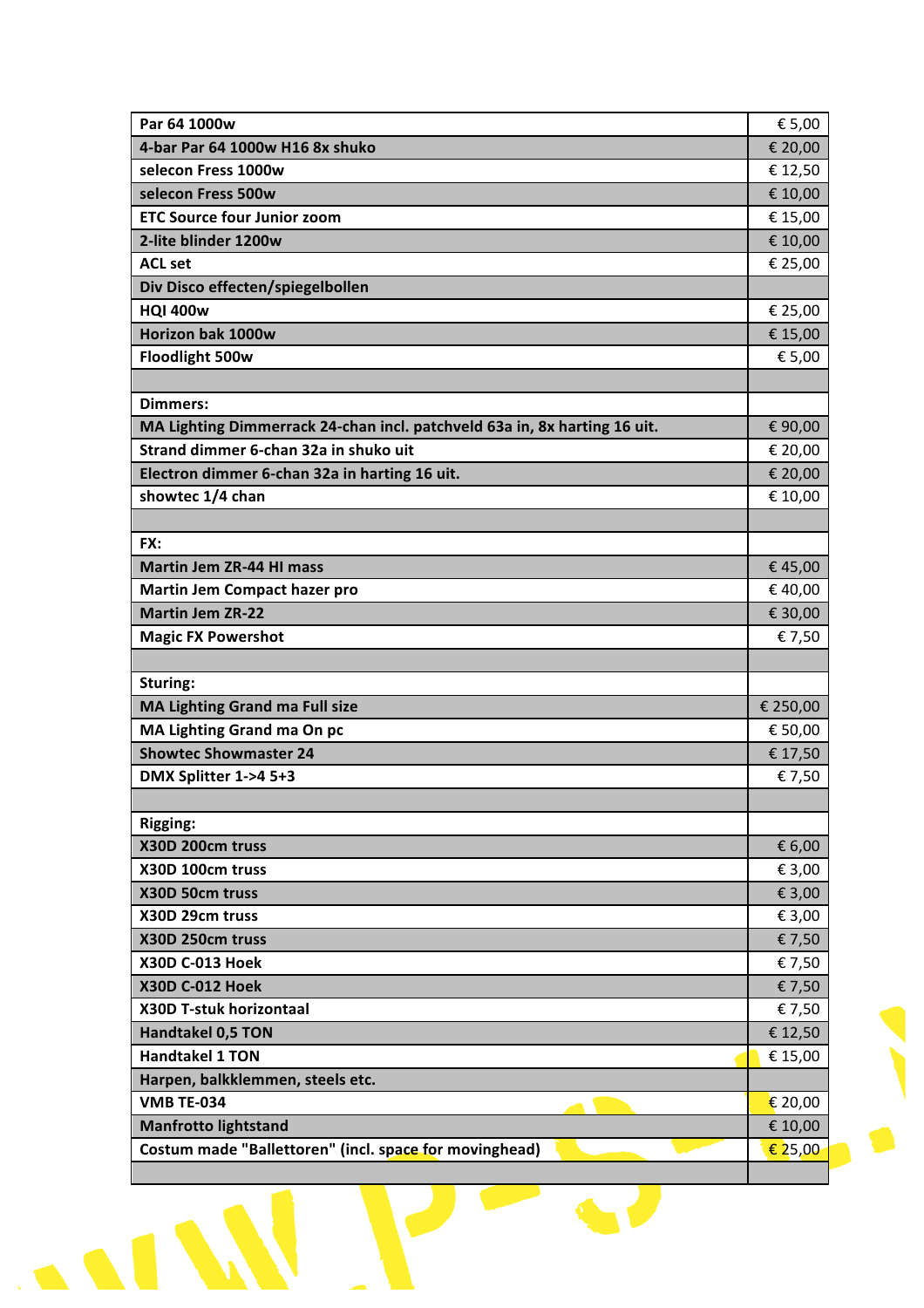| Dubbelstud rigging set tbv EAW                             | € 5,00   |
|------------------------------------------------------------|----------|
| Enkel stud rigging set tbv EAW                             | € 5,00   |
|                                                            |          |
| <b>Bekabeling:</b>                                         |          |
| Div lengtes 63a/32a/16a kracht                             | $1,-p/m$ |
| Verdeelkast 63a-> 2x 32a en 6x Shuko                       | € 35,00  |
| Verdeelslof 32a-> 6x shuko                                 | € 20,00  |
| Verdeelslof 16a-> 3x Shuko                                 | € 15,00  |
|                                                            |          |
| <b>Harting brake out blok</b>                              | € 15,00  |
| Harting brake in slof                                      | € 15,00  |
| Harting 25m 2,5mm                                          | $1,-p/m$ |
| Harting 10m 2,5mm                                          | $1,-p/m$ |
| Harting 5m 2,5mm                                           | $1,-p/m$ |
|                                                            |          |
| Standaard shukokit, 15x 10m 15x 5m 15x 2,5m 30x blokje 3/4 |          |
| Shuko 2,5mm 20m                                            | 0,35 p/m |
| Shuko 2,5mm 10m                                            | 0,35 p/m |
| Shuko 2,5mm 5m                                             | 0,35 p/m |
| shuko 2,5mm 2,5m                                           | 0,35 p/m |
| slagvastblok 5/1,5m                                        | € 2,50   |
| Blokje 3/4 weg                                             | € 1,00   |
|                                                            |          |
| Socapex 12-chan 50m                                        |          |
| Socapex 12-chan 40m                                        |          |
| Socapex 12-chan 30m                                        |          |
| Socapex 12-chan 10m                                        |          |
| Socapex 12-chan stage blok                                 |          |
|                                                            |          |
| <b>XLR 100m</b>                                            | 0,20 p/m |
| <b>XLR 20m</b>                                             | 0,20 p/m |
| <b>XLR 10m</b>                                             | 0,20 p/m |
| XLR <sub>5m</sub>                                          | 0,20 p/m |
| XLR <sub>2m</sub>                                          | 0,20 p/m |
|                                                            |          |
| DMX Snake (2x DMX 5/1x Shuko) 20m                          | € 10,00  |
| <b>DMX 50m 5p</b>                                          | 0,20 p/m |
| <b>DMX 20m 5p</b>                                          | 0,20 p/m |
| <b>DMX 10m 5p</b>                                          | 0,20 p/m |
| DMX 5m 5p                                                  | 0,20 p/m |
| DMX 2.5m 5p                                                | 0,20 p/m |
|                                                            |          |
| Speakon NL-4 25m                                           | 0,50 p/m |
| speakon NL-4 10m                                           | 0,50 p/m |
| Speakon NL-4 5m                                            | 0,50 p/m |
| Speakon NL-4 2.5m                                          | 0,50 p/m |